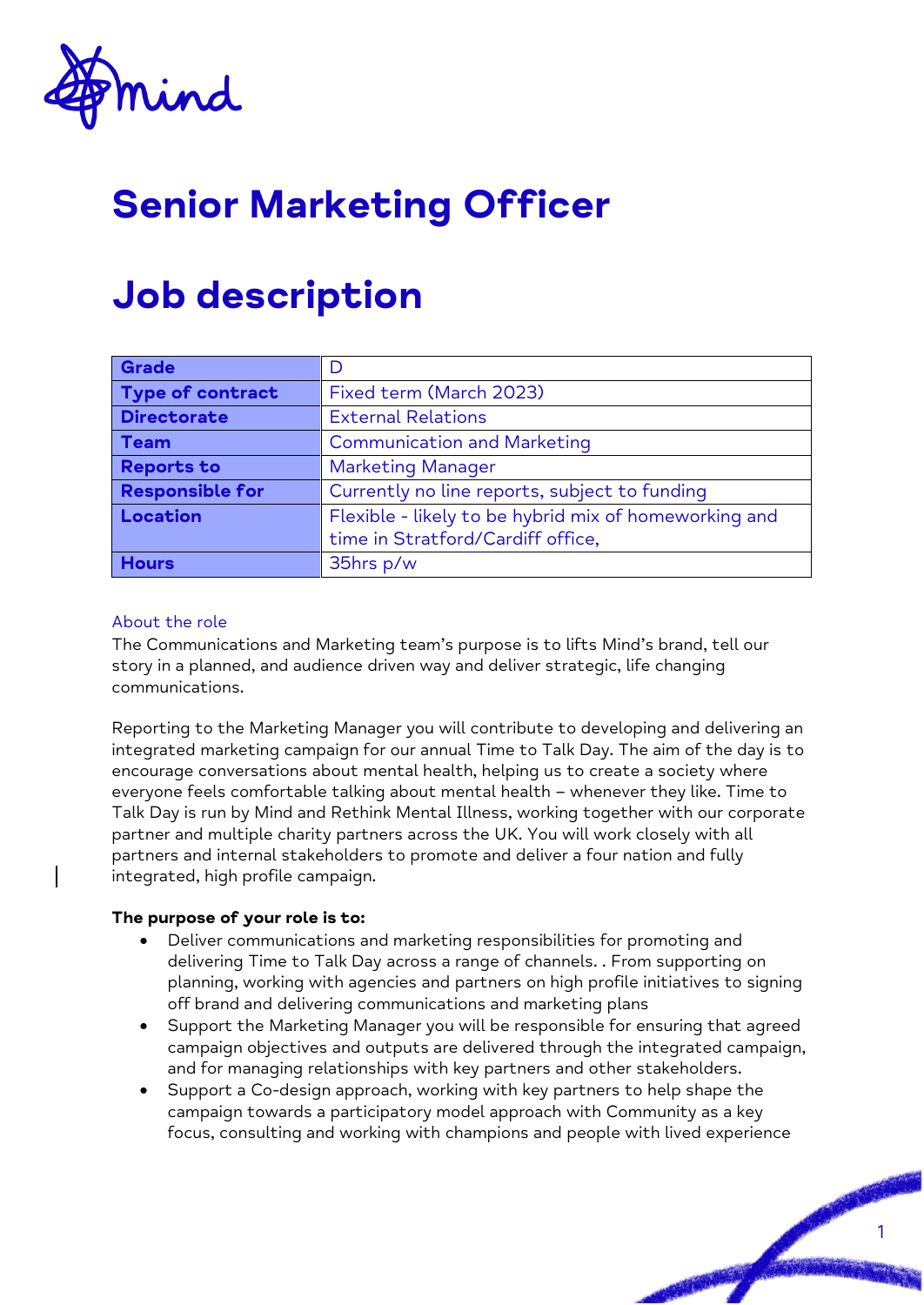

#### Key Responsibilities

- 1. Lead and develop specific marketing campaigns that will raise awareness, raise funds for Time to Talk Day. Identify the appropriate marketing approach, using our owned, earned, paid model, seeking out innovative ways to reach our target audience both on line and off line and develop messages informed through audience insight and testing.
- 2. To advise and support any corporate partner activities, including in store and online and ensuring a joined-up approach to messaging, sharing audience insight and relevance to our strategic goals. Act as a key liaison point with partners marketing teams and agencies including Rethink Mental Illness and four nations and Mind's fundraising, communications, digital engagement and media teams.
- 3. To project manage and deliver overall communications for Time to Talk Day campaigns assigned to you, including developing specific campaign assets such as design, video, print, translation when necessary. Working with internal teams and suppliers, local Minds, children and young people to plan and commission or execute photo shoots and to manage the associated assets and internal processes, working closely with the Brand and the Communications and Production team.
- 4. To manage any direct communication channels required for partnership programmes (e.g. newsletters, or dedicated social media channels) adhering to the Data Governance framework, supporter engagement principles and/or social media policy.
- 5. Lead and deliver other campaigns or initiatives, as identified through the communications strategy and plans that contribute to the overall aims of Time to Talk Day and our partners
- 6. Support on effective reporting and measuring of campaign impact and behaviour change. Work with research agency to monitor, and share findings with all partners and senior stakeholders. .
- 7. Provide advice to partners on marketing approaches, working across the marketing team and other specific marketing leads (e.g. digital marketing/donor marketing) to establish ways to embed a culture of audience driven marketing, creating tools and training to empower and upskill other staff.
- 8. Forward plan all our marketing activity to ensure people with mental health problems inform and influence all activity. Develop opportunities to engage people, organising focus groups, seeking case studies, commissioning and managing photoshoots and other activities.

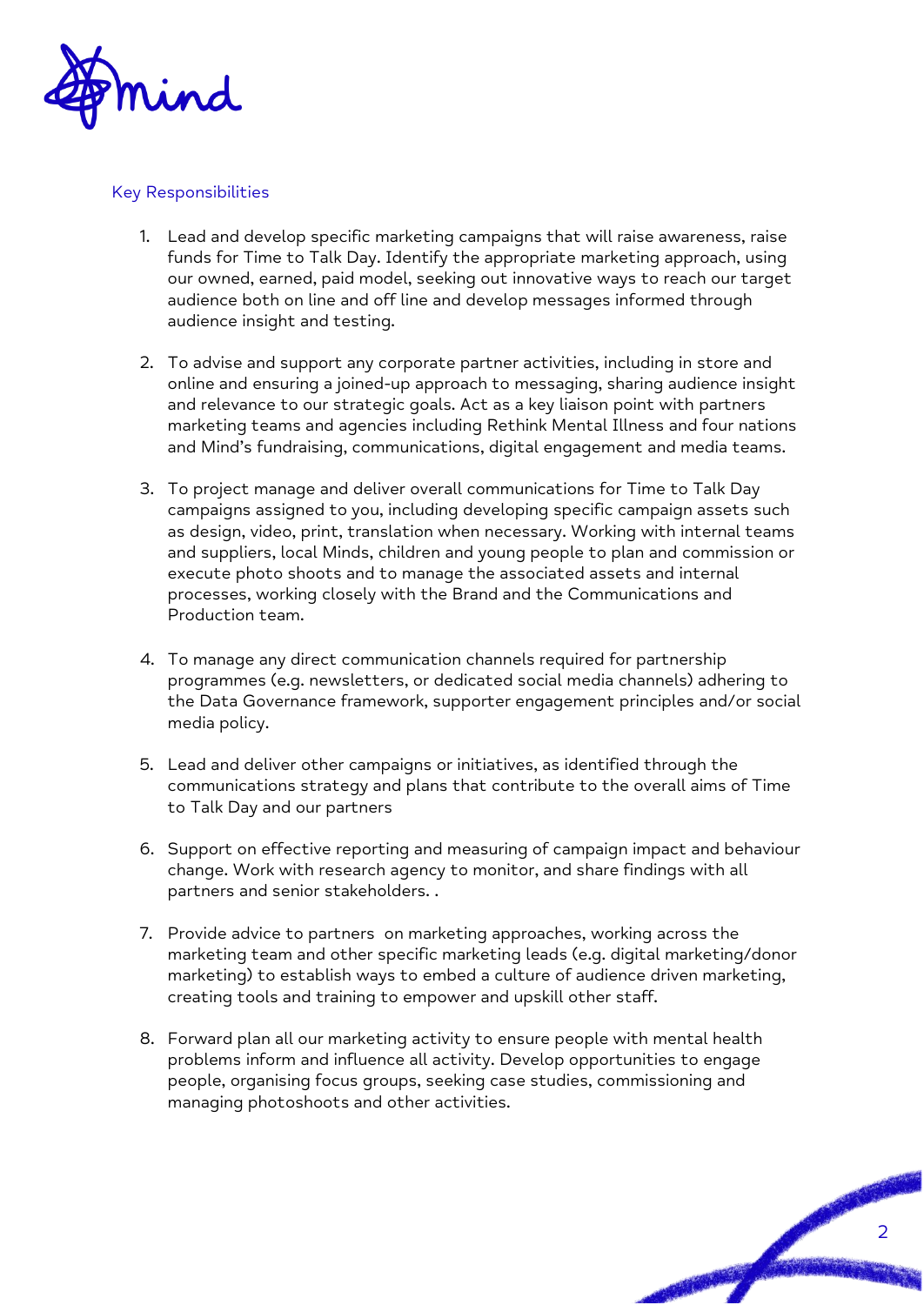

- 9. Work closely with Media and PR and digital teams to ensure an integrated approach to marketing campaigns, and integrating across fundraising and other teams when appropriate.
- 10. Work with multiple external stakeholders including corporate partnerships and large scale funders, offering communications and marketing advise and support and aligning Mind's best interests to the objectives of the partnership or programme.
- 11. Work with leads of Mind's owned marketing and communications channels to plan promotion of campaigns across our digital, retail, internal and network communications.
- 12. To champion our integrated approach and its associated tools and processes across Mind and represent the Communications and Marketing team as required.
- 13. Ensure your work is aligned to Mind's overall strategic goals and relevant programme plans, working collaboratively with programme leads to ensure integration and accountability.
- 14. Represent Mind at external events when required.
- 15. Work with Mind's CRM system to ensure contacts are recorded, monitored and marketing information is effectively used.

#### **Expectations**

We are committed to becoming actively anti-racist in everything we do. This is a critical priority for Mind. We embrace diversity and understand that being an inclusive organisation, recognising different perspectives, will enable us to provide excellent services. We are committed to ensuring all our employees are treated fairly and equitably at work and promoting equity in physical and mental health for all.

#### **Communications and Marketing team expectations**

- Sharing our vision that we won't give up until everyone with a mental health problem gets both support and respect and committing to act in line with our values: open, together, responsive, independent and unstoppable.
- Promote our brand and values internally and externally.
- Take personal responsibility for contributing to internal communications.
- Having a flexible approach and a can-do attitude with colleagues in the team and beyond, consciously preventing silos and organisational boundaries and being prepared to support others and work where the need is greatest.

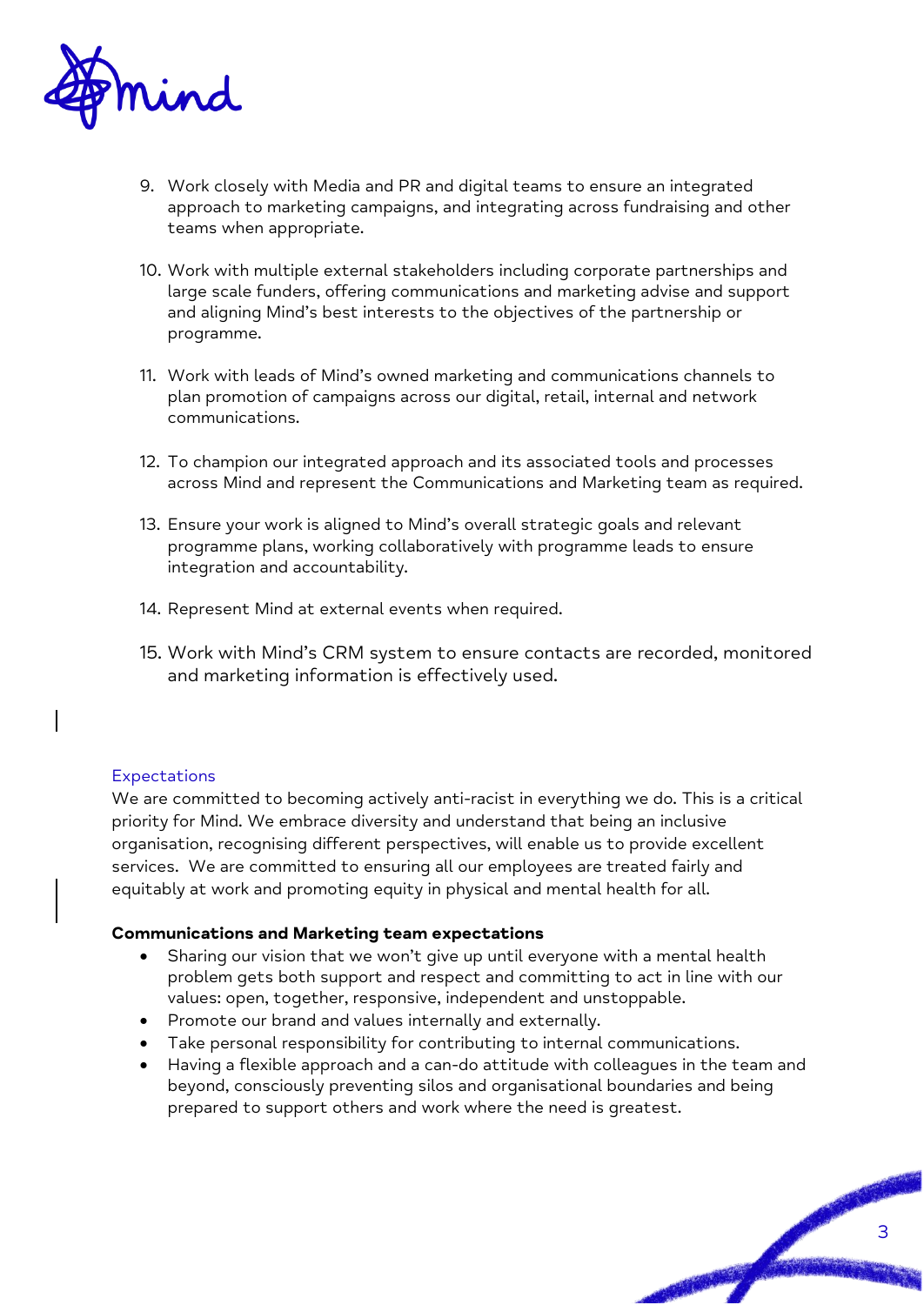

- Ensure everything we do is driven by our mission and that means reaching people from a wide range of backgrounds, including people from marginalised communities and disadvantaged communities.
- Ensuring all our work is appropriately informed and influenced by the views and experiences of people with direct experience of mental health problems, particularly those from black and minority ethnic groups who are disadvantaged in mental health services and other diverse groups. Co-designing and using audience insight from people with lived experience of mental health wherever possible.
- Commitment to personal and team continued professional development, taking responsibility for keeping abreast of external environments and attending a wide range of internal and external training, conferences and networking opportunities and sharing your learnings with the team.
- Ensure our work is two nation in approach and adheres to the Welsh language policy.
- Be true to our values to work collaboratively with colleagues across the whole of Mind, developing joint solutions and positive actions.
- Commitment to your own and the team's wellbeing.

#### **General expectations**

All members of staff at Mind are expected to embody our mission, values and competencies. This includes an expectation that they will:

- Show passion for what Mind does and the changes that we are making for people with mental health problems
- Work collaboratively across teams, departments, locations and organisations
- Stand up for what they believe is best and trust in themselves and each other
- Be open to others and ourselves and show a commitment to learning
- Be open to change and respond flexibly and quickly to the changing world
- Demonstrate organisational awareness and see the bigger picture while working towards objectives
- Communicate effectively, ensuring their messages are understood and that they strive to understand others
- Value diversity and treat others with respect, showing sensitivity towards differences, promoting and encouraging diversity, and building on people's different skills and talents to enhance the quality of their own and other's work
- Take responsibility for their decisions
- Keep abreast of internal and external developments and respond accordingly.

PASSAGE RE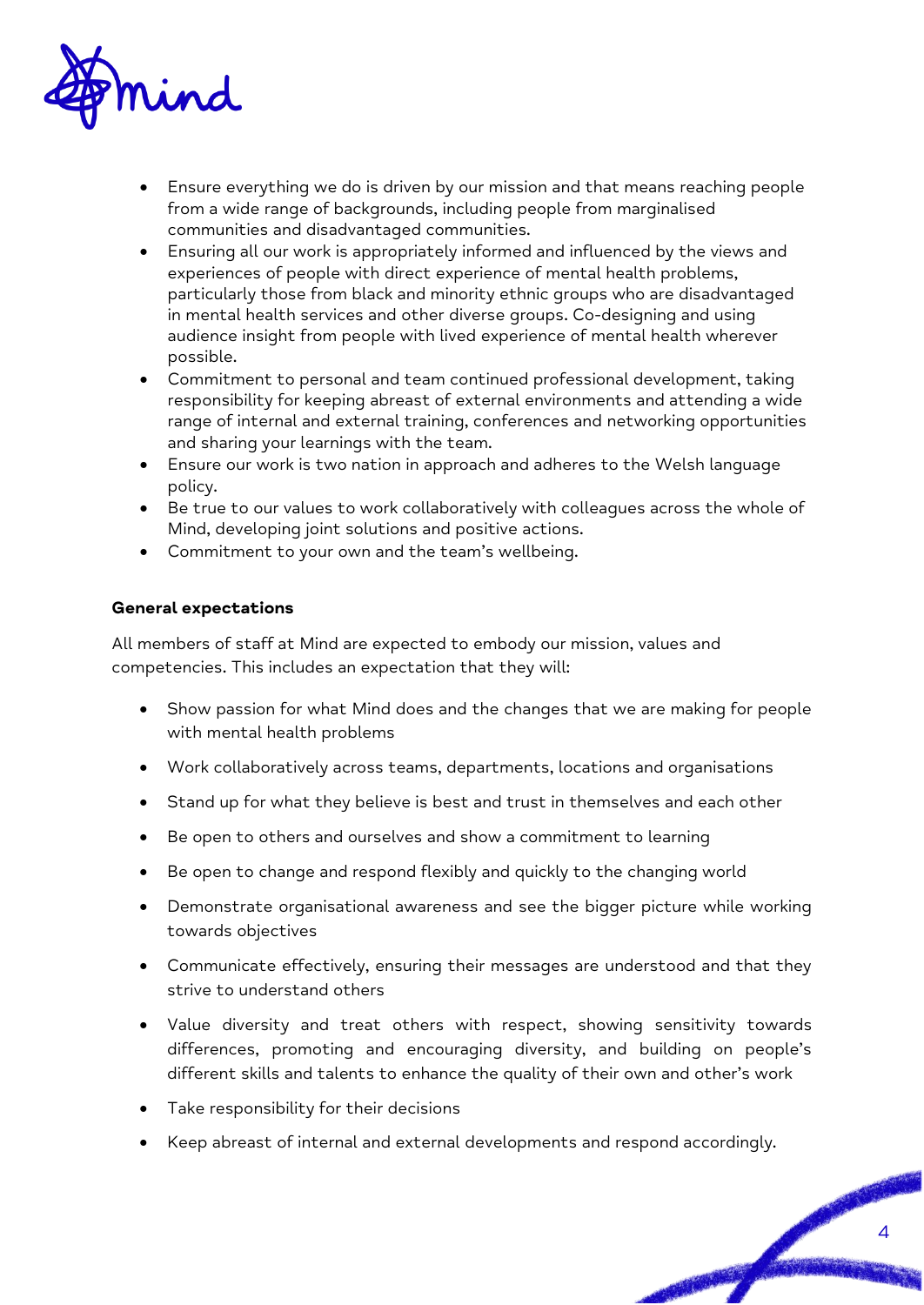

- To attend and contribute to supervision and appraisal process, meetings, training, and other events as required.
- To adhere to relevant legal and statutory requirements including the Data Protection Act (ensuring an appropriate level of confidentiality at all times), Health and Safety at Work Act (ensuring H&S of own and others at all times) and any other relevant/charity law.

## Person specification

### Essential criteria

- 1. Substantial experience of developing, delivering and evaluating high profile integrated marketing or communications campaigns.
- 2. Substantial experience of working with corporate partnerships and or funders in a communications or marketing role, working to tight deadlines and multiple stakeholders and different priorities to manage.
- 3. Solid experience of working with branding principles and application of these in a marketing and communications role.
- 4. Experience of using a variety of methods to plan, develop and evaluate communications and marketing activity, and ability to report impact and use evaluation for continuous improvement.
- 5. Good knowledge of audience insight principles, how to gather and use insight to improve impact in communications.
- 6. Excellent written and verbal communications skills and experience of developing a range of emotionally engaging content for multi-media channels, that tailors messages and finds innovative and creative marketing techniques to reach diverse audiences including B2B.
- 7. Ability to work flexibly and manage competing priorities, experience of project management and ability to work proactively using own initiative and drive.
- 8. Experience of building and managing complex relationships with agencies, external suppliers including corporate partners, institutional funders and a wide range of internal stakeholders.

### Desirable criteria

- 1. Experience of strategic planning across a complex organisation and effectively managing team resource and forward planning processes.
- 2. An audience-focused approach to marketing with a demonstrable ability to adapt messages and methods and target specific groups.
- 3. Demonstrable understanding and empathy towards mental health problems
- 4. Experience of leading change in a complex organisation
- 5. Knowledge of integrated working on complex campaigns or projects

PASSAGE RE

**RANCHO**